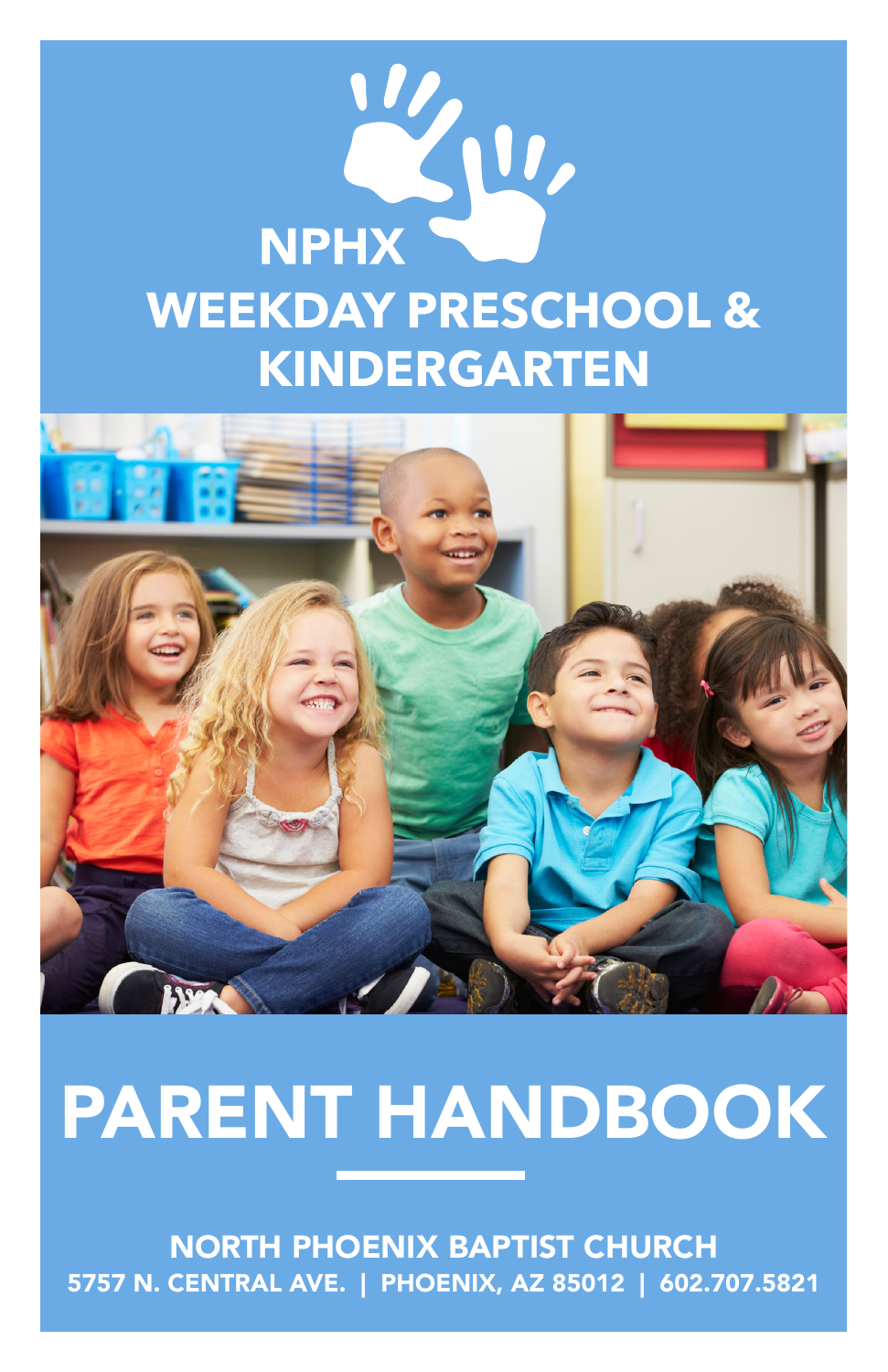#### NPHX Mission Statement

We will reach and equip people with the gospel of Jesus Christ throughout the valley and around the world.

### Weekday's Role in our Church's Mission Statement

We will reach and equip families with the gospel of Jesus Christ by providing a fun, safe and biblical enviroment for preschoolers to grow and learn.

#### Our Purpose

The purpose of our program is to minister to the community by providing a safe and loving enviroment for children.

#### Our Philosophy

Our philosophy is to minister to the whole child through Bible-learning activities that are designed to meet the spiritual needs of a Preschooler and help assure his/her physical, mental, social and emotional growth as well.

#### Our Objective

Our objective is to provide a positive learning experience where Preschoolers can make choices and participate in small group activities that are developmentally appropriate.

#### Our Goal

Our goal is to inspire Preschoolers to know that God made them, loves them and has a unique and important plan for each of their lives.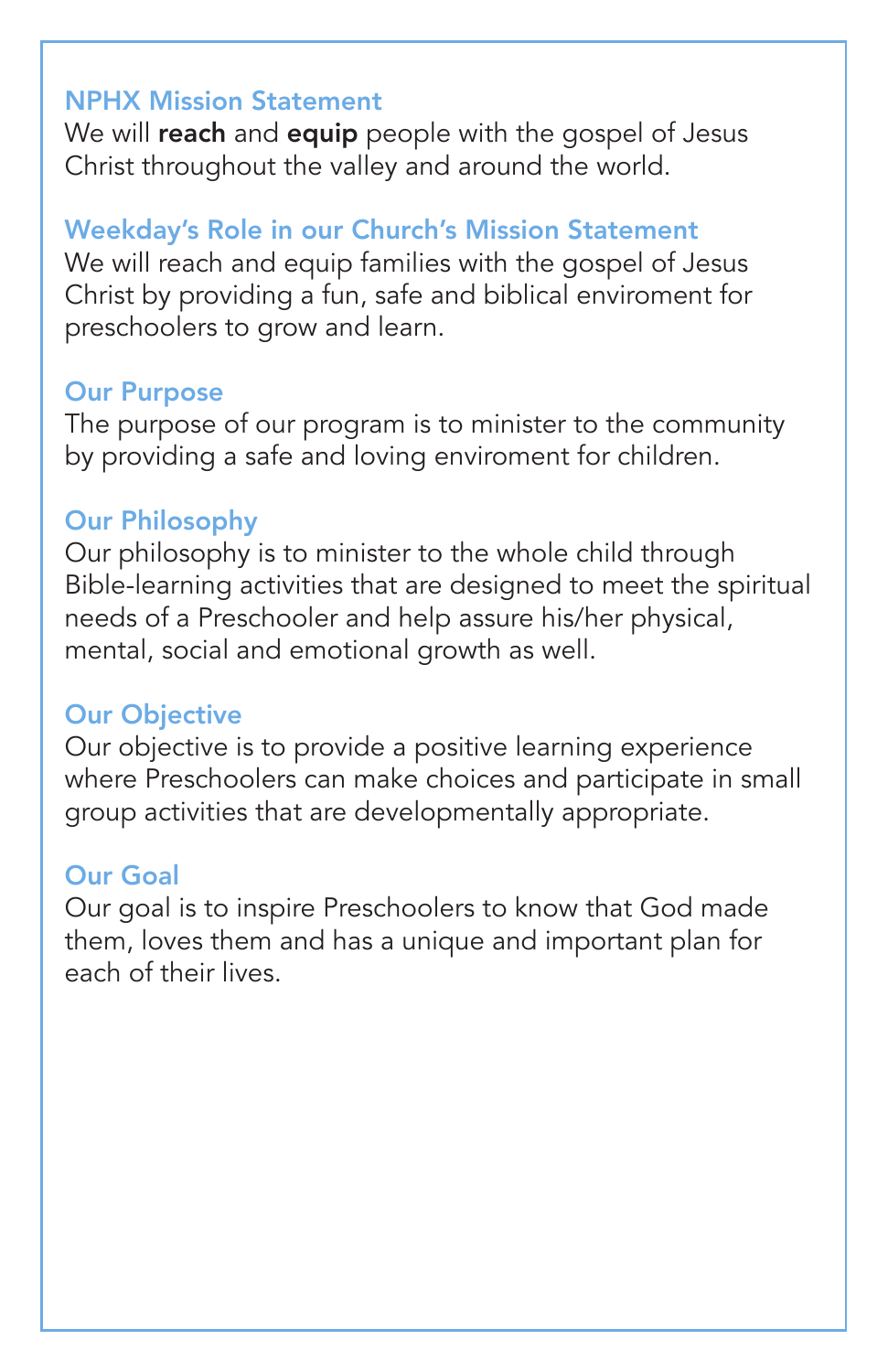# DEAR PARENT...

WELCOME TO NPHX PRESCHOOL & KINDERGARTEN, where we believe a child's work is PLAY!

Luke 2:52 reminds us of how Preschoolers grow.

*"Jesus grew in wisdom and stature, and in favor with God and men."*

Preschoolers today grow as Jesus did.

They grow in wisdom (mentally), in stature (physically), in favor with God (spiritually), and man (socially and emotionally).

Using **PLAY THEORY**, we minister to the whole child through Bible-learning activities that are designed to meet the spiritual needs of a Preschooler and help assure his/her physical, mental, emotional and social growth as well.

We believe that **Developmentally Appropriate Practice** (DAP) is the theory that most closely describes God's design.

#### THE BASIC TENANTS OF DAP ARE:

- 1. Creative play leads to learning.
- 2. Development occurs individually when a child feels safe, valued and loved!

SPACE IS LIMITED & REGISTRATION WILL BE TAKEN ON A FIRST COME, FIRST-SERVED BASIS.

ENROLLMENT INFO: 602.707.5821 NPHXPRESCHOOL.ORG

FTF PARTICIPANT https://www.firstthingsfirst.org

EMPOWER PARTICIPANT https://azdhs.gov/prevention/nutrition-physical-activity/empower/index.php

## STAR RATING\* \* \* \*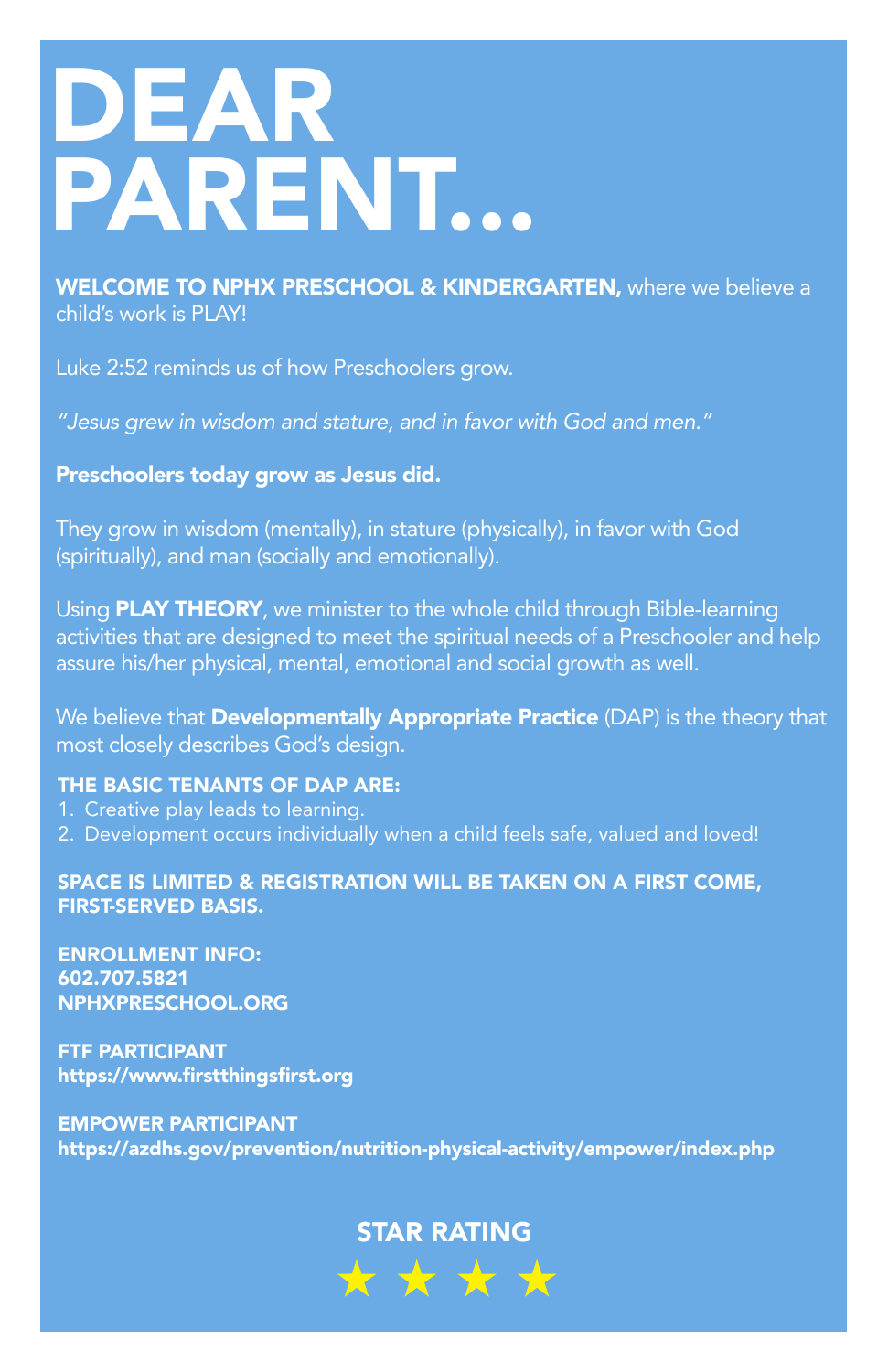## SERVICES & HOURS

At NPHX Weekday Preschool we offer three schedules (Days and Times) that families can choose in order to meet their needs.

#### Days

- MONDAY through FRIDAY
- MONDAY, WEDNESDAY & FRIDAY
- TUESDAY & THURSDAY

Times | We open at 7:00 AM & close at 5:30 PM Monday through Friday

- Full-day, over 4.5 hours a day
- Half-day, up to 4.5 hours a day *(must be picked up by 3:00 PM)*
- Morning Schedule, 9 AM Noon only (Children 3 and up only)

#### Other schedules are considered based on availability.

#### Drop-In

This is only for enrolled children and only available if an opening in your child's class occurs due to a scheduled absence. Please call the week before to see if there is an opening.

#### KINDERGARTEN:

Class 8:30 AM - 3:00 PM Before Care: 7:00 AM - 8:30 AM After Care: 3:00 PM - 5:30 PM We offer half-day Kindergarten on a case-by-case basis.

## ADMISSION & ENROLLMENT POLICY

Prior to admission, parents will need to complete all enrollment paperwork. A child may not attend until all paperwork is complete and approved by a Weekday administrator. A completed waitlist form & fee is required to be on the waiting list.

## SIGN-IN/SIGN-OUT

All children must be signed in and out every day through our Brightwheel system. You can use the Brightwheel app on your phone or the kiosks at the entrance. Each individual has their own unique code. Please do not share your code with others. If you have someone else picking your child up, please have them stop in the office to receive their code. A full signature is required when signing your child in and out. DO NOT use initials unless that is your actual signature. DO NOT let your child sign for you. Once signed in, the child must be escorted to his/her classroom by the person dropping off. Please make sure to talk with the teacher when dropping off so that they can assume care of your child. Parental consent is needed prior to pick up if anyone other than the parent/guardian is picking up, and proper identification must be shown to the administrator on duty.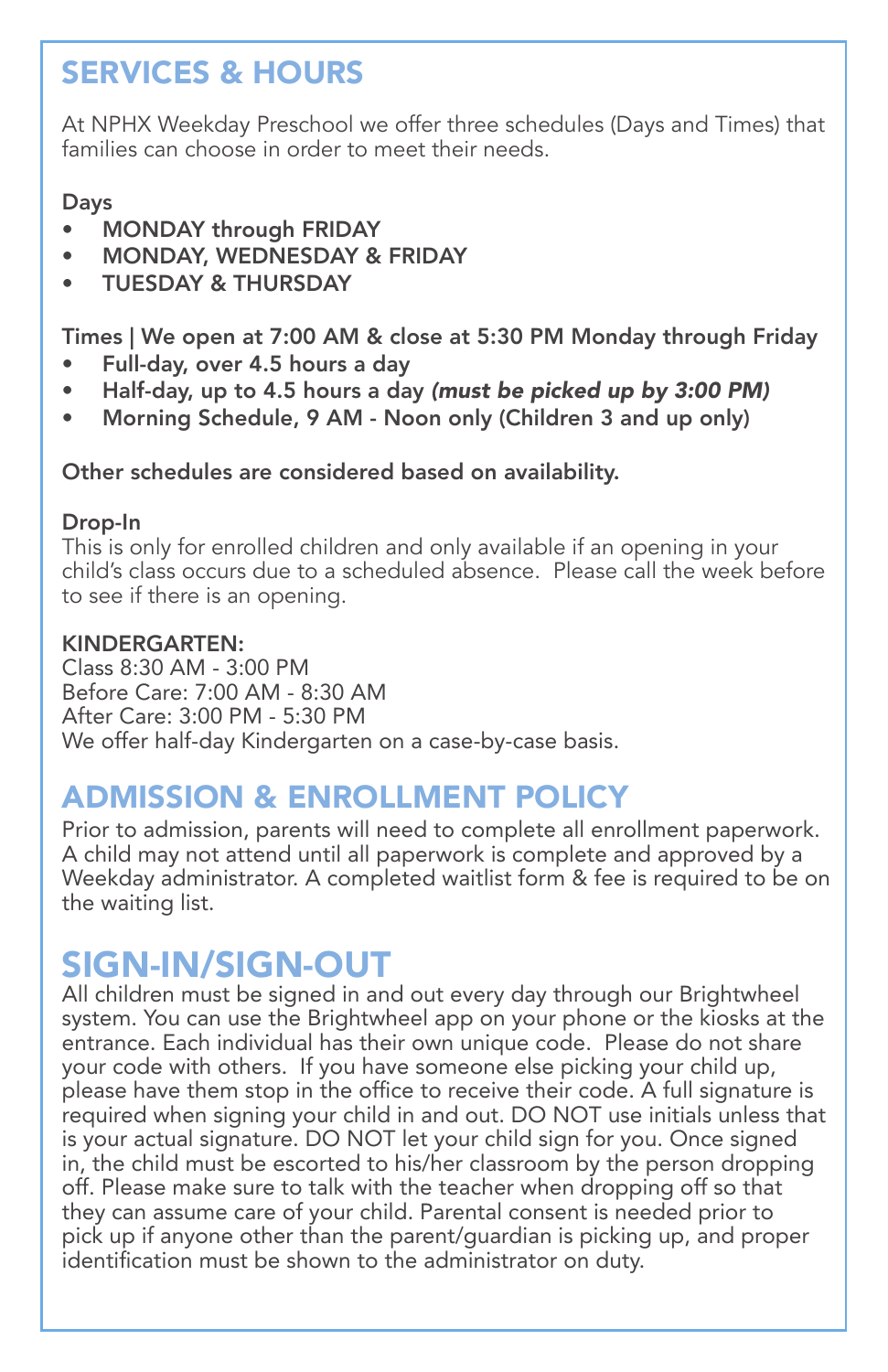## PAYMENT POLICY

Payments can be made through the Brightwheel App or you can pay by cash or check in the Weekday Office. Payments made through Brightwheel will incur a fee.

#### REGISTRATION FEE:

Required prior to enrollment in order to hold a position for your child. The registration fee is *NON-REFUNDABLE*.

#### WAIT LIST FEE:

If the class you wish to enroll your child in is full, you may place your child on the wait list. This fee is *NON-REFUNDABLE*. When space is available, the wait list fee will be applied toward your registration fee.

#### FULL-DAY/HALF-DAY TUITION:

Payments must be made at the beginning of each week. Payments made after Tuesday of each week will be assessed a weekly late fee. Until fees are paid in full, services will be denied to anyone whose payment is five working days late, and this will result in immediate disenrollment.

If paid in advance, payments may be made bi-monthly or monthly.

#### MORNING SCHEDULE TUITION:

Payments must be made on the first of each month. Payments received after the first day of attendance for the current month will be assessed a weekly late fee. Until fees are paid in full, services will be denied to anyone whose payment is five working days late, and this will result in immediate disenrollment.

#### KINDERGARTEN TUITION:

Payments must be made on the first of each month. The first payment will be due August 1 and the final payment will be due on May 1. Payments received after the first day of attendance for the current month will be assessed a weekly late fee. If you choose to pay annually or bi-annually, please follow the payment schedule on our website.

#### RETURNED CHECK FEE:

If a check is returned for insufficient funds, a fee will be assessed, and we will require all future payments to be made by cash or money order.

#### LATE PICK UP:

A per child fee will be charged to anyone picking up his or her child(ren) after 5:35 PM. The clockout time in Brightwheel will be used to determine the correct time.

## TUITION CREDITS

We understand that, due to COVID-19, children may miss more days of school than normal. This can be a hardship for many families. This year we are going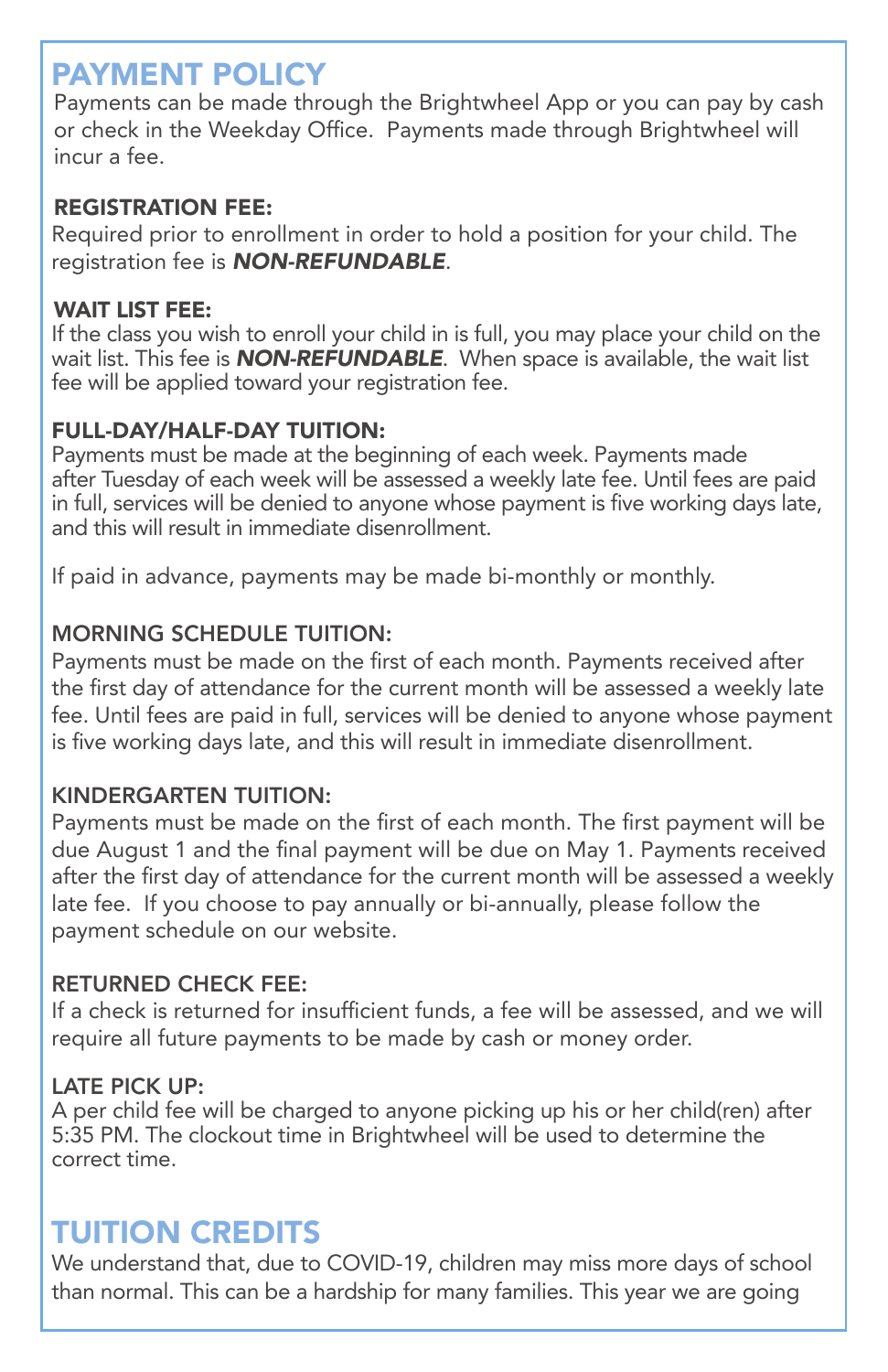to continue offering a two week credit to include all children. What this means is that you will receive credit for two weeks of time based on your child's schedule. You can use this credit anytime between August 2021 and July 2022.

The table below explains how many credit days you will have available based on your schedule:

Monday through Friday – Will receive 10 days of credit Monday, Wednesday, Friday – Will receive 6 days of credit Tuesday and Thursday – Will receive 4 days of credit

Credits will be prorated for anyone enrolling after the start of the current school year.

Please follow these steps to receive credit:

- Email our Finance Coordinator, Jo Valdivia at JoV@nphx.org. Include your name, child's name, and the dates for which you would like to receive credit.
- These days cannot be carried over to the next school year.
- If we do not receive an email with name & dates, you will not be credited.

In February of 2021, we implemented a new policy which also helps to alleviate some of the financial burden of child care costs due to quarantine and exposure in your child's classroom. We will continue this policy into our new school year. If your child is in quarantine due to an exposure in his/her classroom. We will reimburse you for 50% of the tuition at the end of that month. This reimbursement will be in the form of a credit on your account. In order to qualify for this credit, you must have already used all of your tuition credits before you can receive the 50% discount.

For example, you have been notified that your child has been exposed to a positive COVID-19 case in his/her classroom. You will have to keep your child home and watch for symptoms for the next 14 days. This means that you will miss 2 weeks of school. You will be charged your normal rate of tuition. If you would like to use your tuition credits, you would email Jo Valdivia. If you have exhausted all of your tuition credits, we will credit your account for 50% of the tuition paid during the rest of the quarantine time.

If your child is home because he or she has COVID-19, or any other illness, you will be required to use your tuition credits and you will not qualify for any other credits. If your child is home because they have been exposed to COVID-19 outside of our school, you will be required to use your tuition credits and will not qualify for any other credits. If your child is home because someone else in the household is ill with COVID-19 or has symptoms and awaiting testing for COVID-19, you will be required to use your tuition credits and will not qualify for any other credits.

*Kindergarten: No credits given for days missed due to vacations/illness.*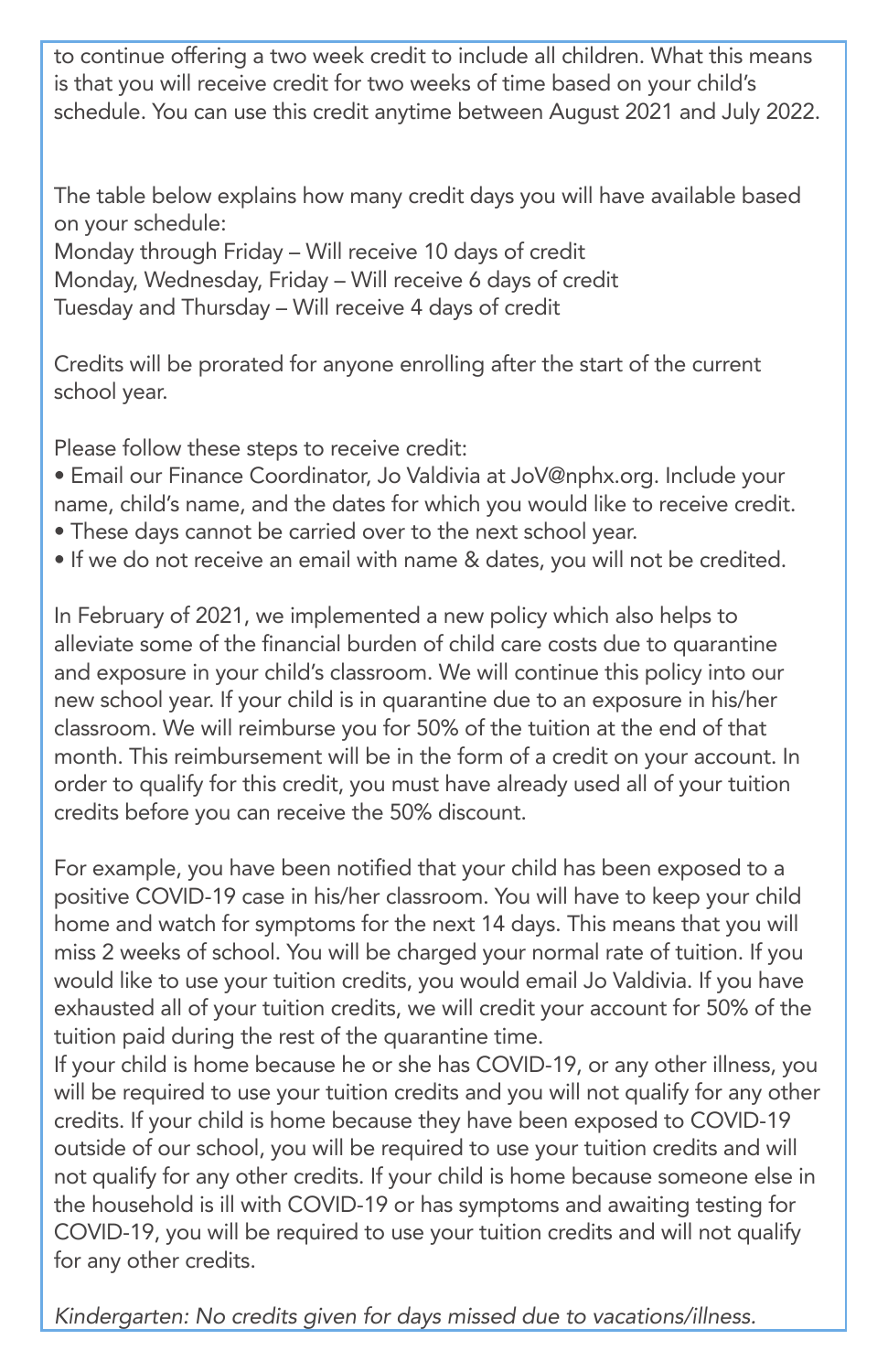## SCHOOL CLOSURES & HOLIDAYS

A school calendar has been provided for you as part of your enrollment paperwork. Signs will be posted as a reminder prior to scheduled closures. *There are no credits given for holidays when the school is closed. In the event that we cannot open the Preschool due to circumstances beyond our control, tuition will still apply.* The school will be closed for one week at Christmas and one week at the end of the school year. *There will be no charge for these two weeks.*

KINDERGARTEN:

Kindergarten will have a two-week break at Christmas and a one-week Spring Break. If your child needs care during Christmas Break or Spring Break, you must sign up in advance in the Weekday Preschool Office. Children will be accepted on a first-come basis only if space is available. The fee will be at the current daily rate. There are no credits for tuition or extended care fees given for school closures.

## STAFF/CHILD RATIO

Infants | 1:3 One year olds | 1:5 Two year olds | 1:6 Three year olds | 1:7 Four year olds | 1:7 Five year olds | 1:7 Kindergarten | 1:10

## SICK CHILDREN

Children who are not well enough to take part in all of the day's activities, including outdoor play, should remain at home until they can fully participate. WHEN YOUR CHILD IS ABSENT, PLEASE CALL THE WEEKDAY OFFICE, SO THAT WE CAN DOCUMENT THE ILLNESS.

*If a child has any of the following symptoms within 24 hours of his or her scheduled school attendance, please do not bring him/her to school:* 

- Fever > or equal to 100.4
- Rash
- Skin infection
- Sores that are open, infected or not easily covered
- Thrush
- Diarrhea
- Lice
- Vomiting
- Pinworms
- Symptoms of any other contagious or infectious disease or infestation.

If a child develops these symtoms while in our care, the child will be seperated from other children and cared for in the Weekday Office. Parents are expected to pick up sick children within the hour to prevent the spread of infection to other children and staff. This also allows the child time to rest, recover, and be treated for the illness. If a child is sent home with any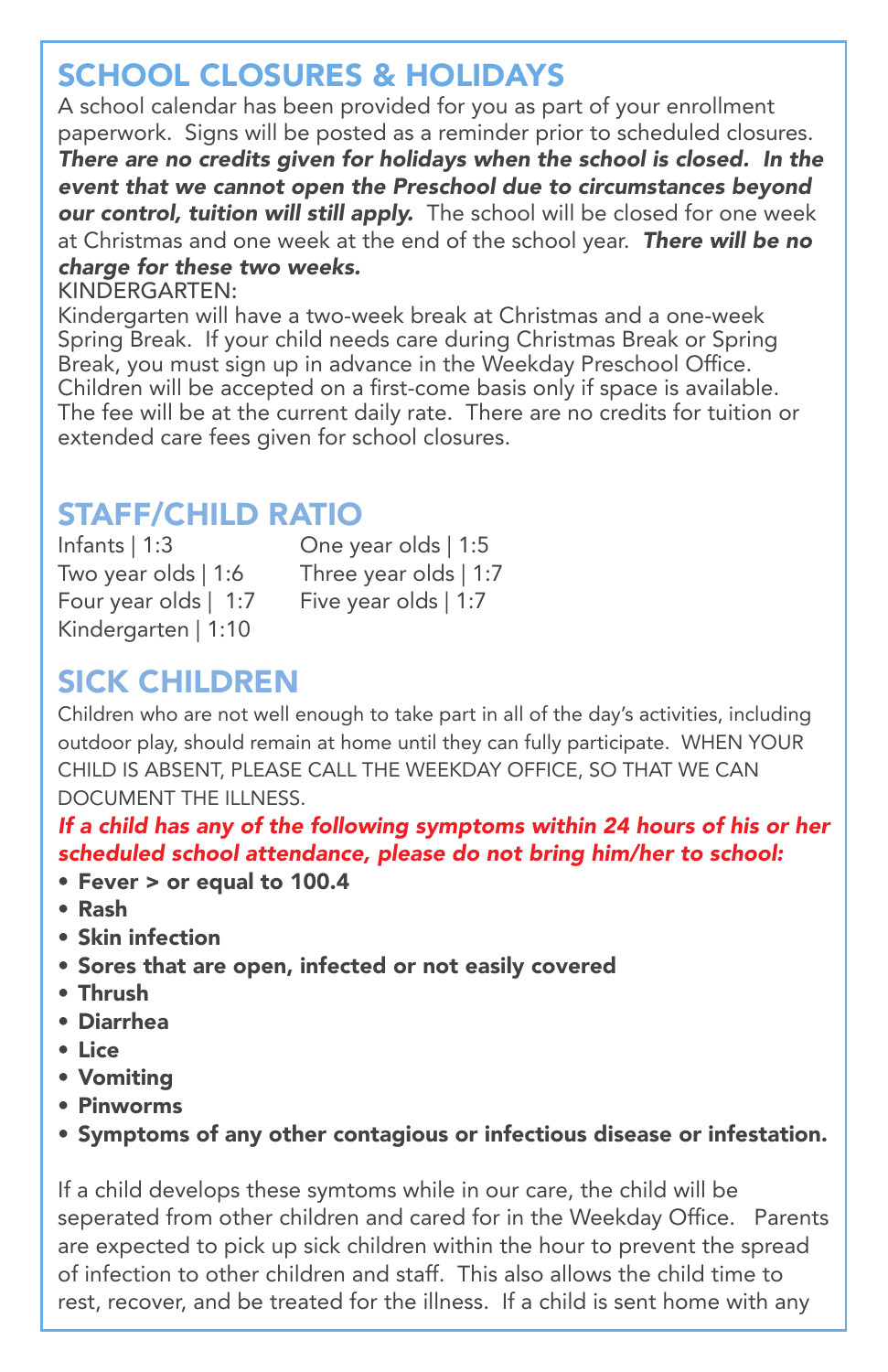of the above symptoms, he/she may not return until symptoms are gone for at least 24 hours. No child will be accepted back into care in less than 24 hours without a doctor's note stating what the child has and a guarantee that the child is not contagious. This policy is for the benefit of all children including the sick child and the teachers. We make every effort to reduce illness by cleaning and sanitizing toys and equipment every day and more often when needed. Please help us keep this a healthy preschool by keeping sick children at home.

#### EXTENDED ILLNESS:

Illness lasting one month or more (consecutive days), will be given special consideration with a doctor's excuse. Please see the Director if this occurs.

## SPECIAL NEEDS

Enrollment of children with special needs will be considered on a case-by-case basis. If the child can be accommodated into the program without undue burden, entrance requirements will be the same for him/her as for any other child.

#### MEDICATIONS

We will not administer medication except for children with a special need such as asthma, severe allergies, etc. Appropriate paperwork must be filed with the Weekday Preschool Office.

### FIELD TRIPS

Preschool field trips will be walking trips to other parts of the campus. A signed permission slip will be required for all children who participate in the trip. Attendance will be taken at regular intervals.

Kindergarten will have an off-campus field trip once a month. Parent volunteers will be needed to transport and supervise while away from campus. Parent volunteers will be required to have a copy of their driver's license and current auto insurance on file in the office.

## **TRANSPORTATION**

We do not provide transportation for preschool children for any reason.

## DISCIPLINE POLICY

The purpose of discipline is to teach a child how to make appropriate choices. It is never used as punishment or retribution. When disciplining a child, his/her age, intellectual and emotional development will be taken into consideration.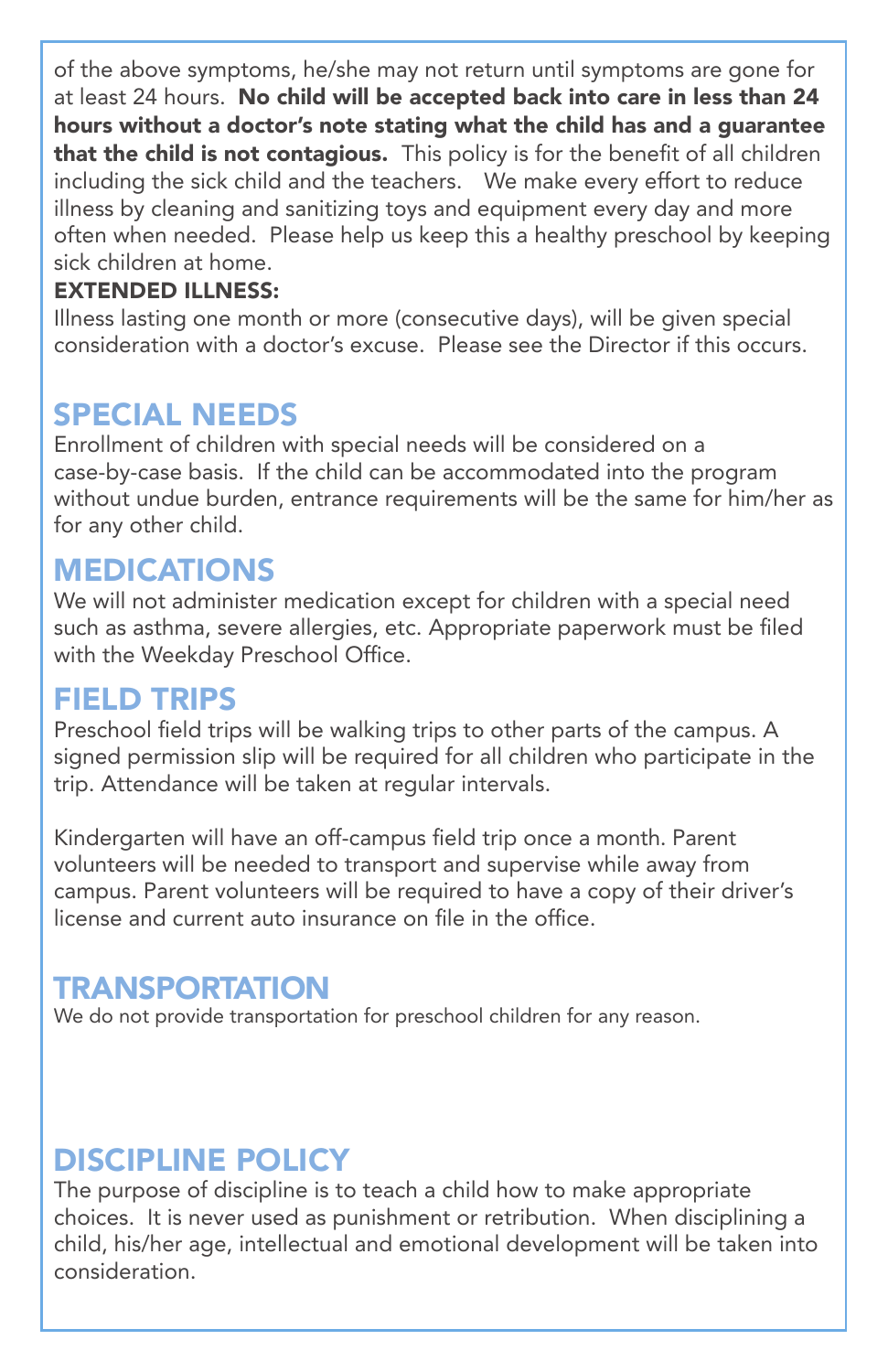• Redirection is the method of discipline that will be used by our staff. Therefore, if a child is throwing blocks, the teacher will direct the child to the beanbags and say, "You may throw the beanbags, but not the blocks." Older children will also be given reasons why a behavior is not acceptable.

• Discipline will never be associated with meal time, nap time, or toilet training.

• When behavioral issues persist, the Weekday Director/Assistant Director will contact the parents to schedule a meeting to discuss the implementation of an Individual Guidance Plan for the child.

If for any reason, a challenging behavior causes a safety issue in the classroom, we may request that your child be picked up within the hour and services be suspended until a parent meeting occurs and an individual guidance plan is implemented.

### MEALS

At NPHX Weekday Preschool and Kindergarten, we promote healthy eating by following the AZ State Child Care Licensing requirements and the Empower standards for nutrition. Following these rules and standards ensures that children enrolled in our program receive healthy meals, so that they are ready to learn and grow.

In our program, each family must provide a lunch for their child daily. Lunches will go directly into your child's cubby. An icepack can be used to keep food cold and a thermos can be used to keep food warm. Lunches must contain milk or 100% juice and one item from each of the following areas: Grain, Protein, Vegetable and Fruit. If juice is sent in a lunch, it must be 100% juice. Do not pack sports drinks or sugar-filled drinks. Leftover food in your child's lunch box will be discarded after lunch except for foods that do not require refrigeration. Any candy or desserts will not be given during lunch time, but will be sent home with the child to enjoy with their family.

Our facility is not equipped with a full-service kitchen. Children should bring lunches that do not require heating. You can find a list of suggested lunch items on our website at nphxpreschool.org/parentresources

Breakfast (if needed) may be brought to school, and your child may eat in his/her classroom from 7:00 – 8:00 AM only.

We will provide a healthy snack at 9:30 AM and 2:30 PM daily for children 15 months to five years old. If a parent brings a snack to share or to celebrate a birthday, all items need to be store bought and nutritious.

Some ideas on healthy celebrations can also be found on our website nphxpreschool.org/parent resources

Cups sent for children to drink from throughout the day should only be filled with water. They should never contain additions such as medications, supplements or vitamins.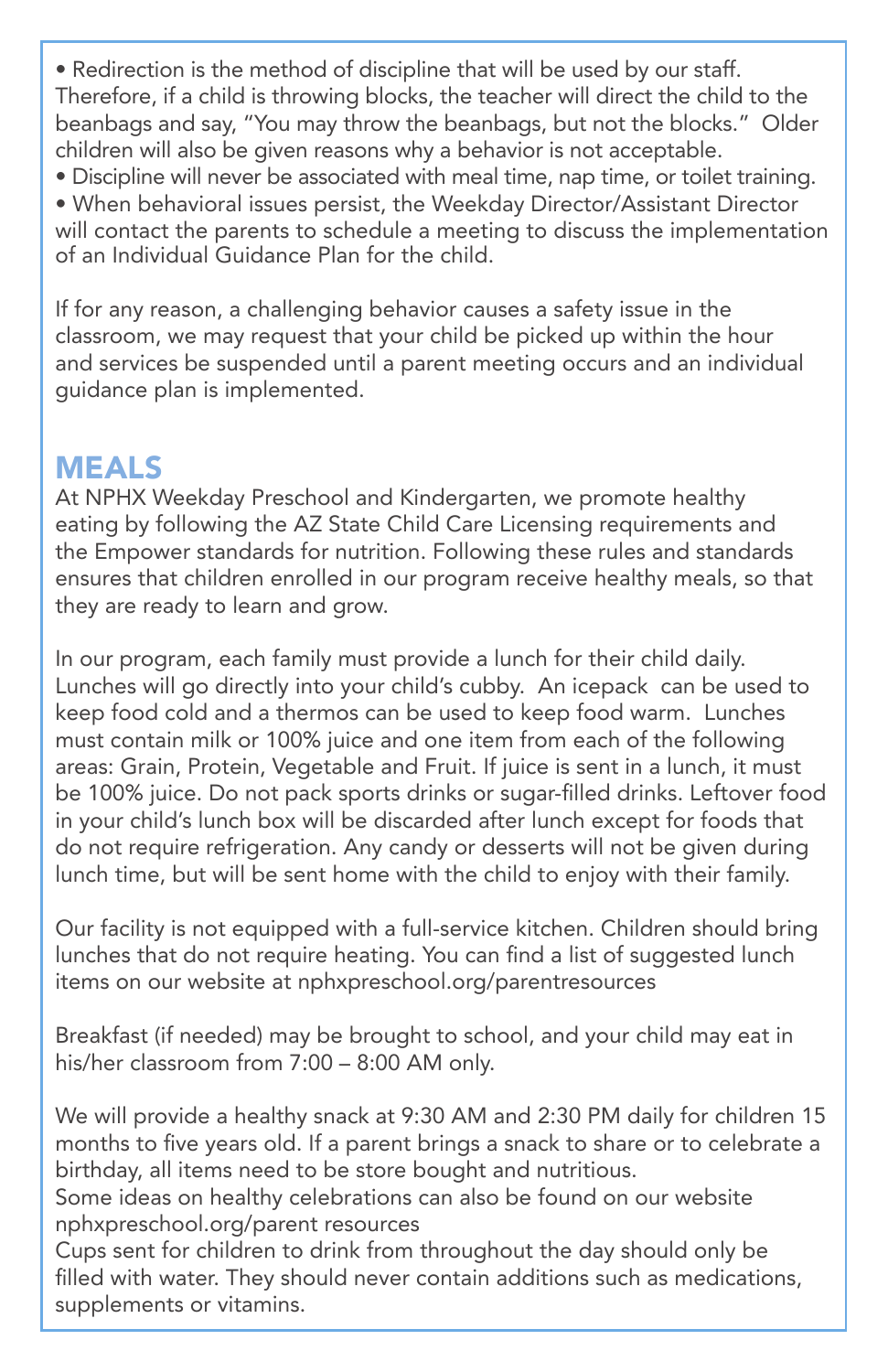## EMERGENCY MEDICAL POLICY

In case of a medical emergency, 911 will be called first and then the parent will be contacted. A staff person trained in CPR and first aid will stay with the child and administer aid as directed by 911 until help arrives. Several staff members are certified in CPR and first aid.

The teacher and director will assess injuries which do not require 911 assistance. If non-emergency medical treatment is required, the parents will be called to pick up the child.

## ACCIDENTS

Incident reports will be written for all incidents/accidents at the Preschool. A copy will be given to the parent and another kept on file at the Preschool.

## INSURANCE

Liability insurance is carried by the Preschool pursuant to R9-5-308. Documentation of the liability coverage is available for review on the facility premises.

## PESTICIDE TREATMENT

We will have pesticide treatments quarterly. We will post a notification on the entrance doors at least 48 hours before a pesticide is applied pursuant to R9-5-310.

## CURRICULUM

In accordance with our Philosophy, NPHX Weekday Preschool structures the learning day using curriculum based on Developmentally Appropriate Practice (DAP) and supported by the National Association for the Education of the Young Child (NAEYC) and the Arizona First Things First initiative.

Specifically, we use the Biblically based "Wee Learn" curriculum as well as components of the "Creative Curriculum" collection. Our complement of curriculum provides a range of activities designed to meet the needs of each child at his/her level of development.

The Kindergarten class uses Orange Bible Curriculum as well as the widely recognized Saxon Math and Open Court Reading Programs to ensure elementary school readiness.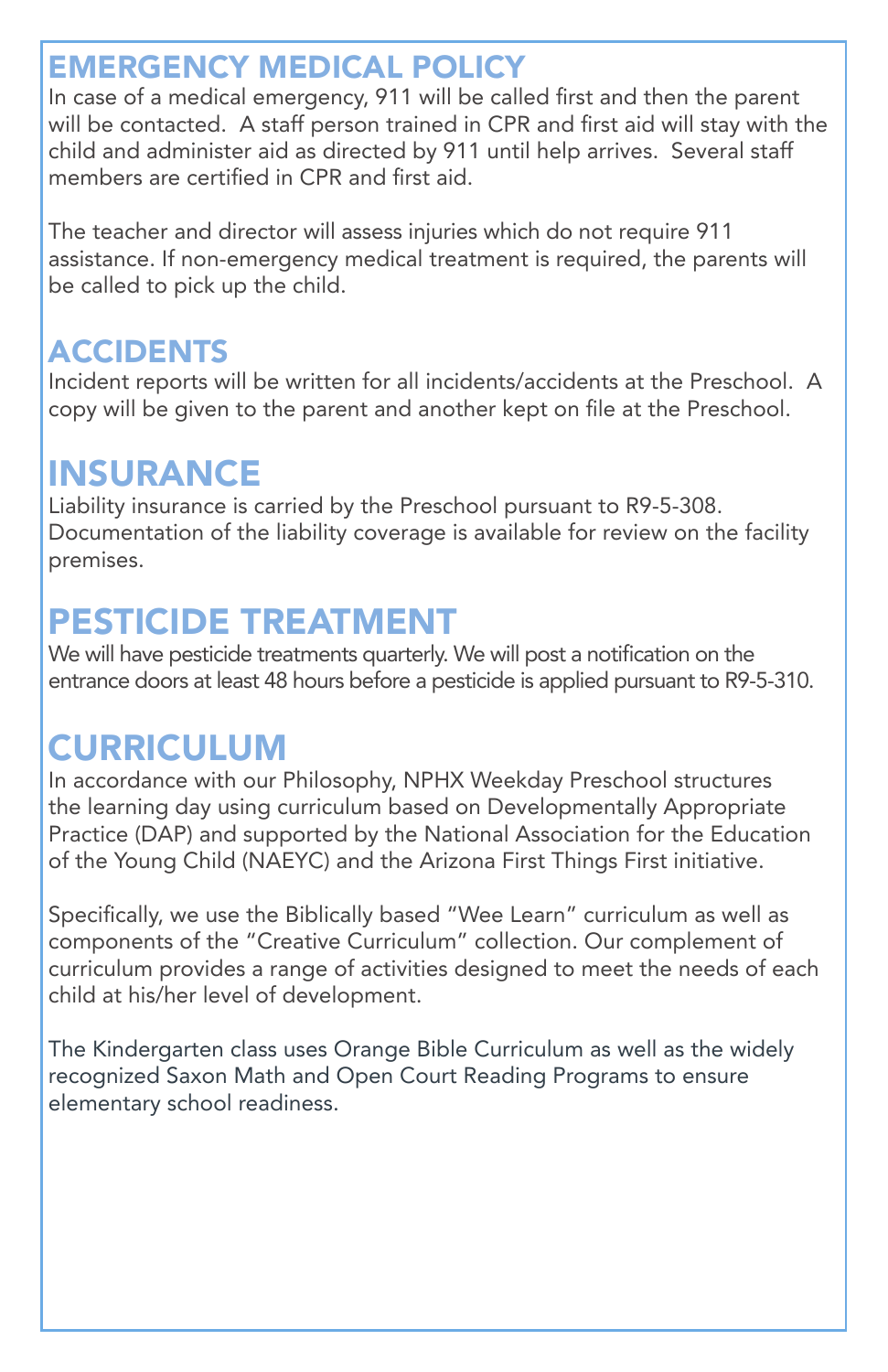## DRESS CODE

Preschool activities are fun and often messy. Please dress your children appropriately for these activities. Shoes must be closed-toed. Every child, regardless of age, will need a change of clothes. This should include a shirt, pants, underwear, socks, and shoes. Please label and place clothes in a large ziploc bag.

#### KINDERGARTEN:

Kindergarteners will be required to wear a uniform. They can wear navy blue pants, shorts, skirt, or dress with a navy, red, or white shirt. Kindergarteners should also have an extra uniform as well.

## RIGHT TO REFUSE CHILD RELEASE

We may refuse to release children if we have reasonable cause to suspect that any person picking up a child is under the influence of drugs or alcohol, or is physically or emotionally impaired in any way that may endanger the child. To protect your child, we may request that another adult listed as an Emergency Contact pick up the child or we may call the police to prevent potential harm to your child. Reoccurring situations may result in disenrollment from the program.

## DISCLOSURE POLICY

The staff of NPHX Weekday Preschool makes every effort to protect your child while he/she is in attendance. Unfortunately, incidents occur that we cannot prevent.

In case of an incident involving two or more children, the staff will not give out the name of any child involved except to their own parent. In the case of children who are old enough to tell their parents the name/s of children involved, the staff will neither confirm nor deny the name/s of children other than their own.

In the case of a contagious illness, the staff will not reveal the name/s of the children who have the illness. Signs are posted letting you know that a contagious illness has been identified within the school. This is a common "standard of practice" for all agencies that provide care and education for children. The intent of this policy is to protect all children in our care.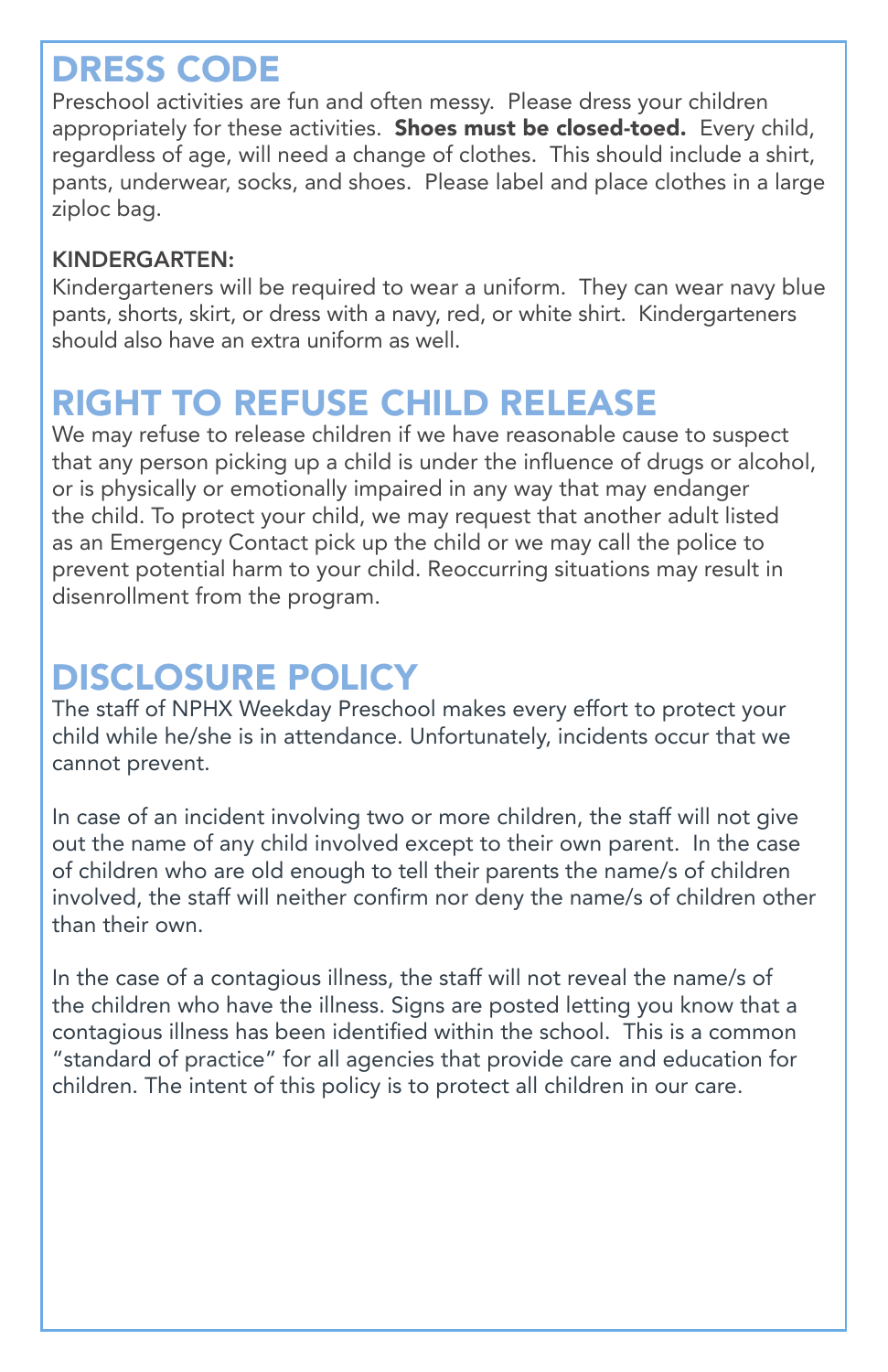## PARENT RESPONSIBILITIES & INVOLVEMENT

There will be opportunities throughout the year for parents to volunteer in the classroom or for special events. Parents are encouraged to be involved in their child's classroom whenever possible. Due to COVID-19 parent participation in the classroom is limited.

## DISENROLLMENT POLICY

#### PARENT REQUESTED:

We ask that you give us two weeks' notice prior to disenrollment. We know that this is not always possible but would appreciate as much notice as possible.

#### CENTER REQUESTED:

If for any reason we feel the need to disenroll your child, we will try to give you two weeks' notice, so that you may locate alternative care. However, disenrollment may be immediate depending on circumstances.

#### REASONS FOR DISENROLLMENT:

- Non-payment of fees. See section titled Payment Policy.
- Behaviors that are dangerous to others. See section titled Discipline Policy.
- Lack of adherence to Preschool policies (including guidance plan if one is in place).

## ACCESS TO THE PRESCHOOL

Parents are always welcome to stop by and visit the Preschool at any time. However, due to COVID-19, parents are asked to limit their time in the classroom to 5 minutes or less at drop off and pick up. This will help us limit any exposure to the children in the classroom.

*Facility inspections are available on site upon request.*

This child care facility is regulated by: The Arizona Department of Health Services, Office of Child Care Licensure 150 N. 18th Ave. | Suite 400 | Phoenix, AZ | 85007-3244 P: 602.364.2539 | F: 602.364.4768

*Revised 2/22*

For more information, please visit our website at nphxpreschool.com.